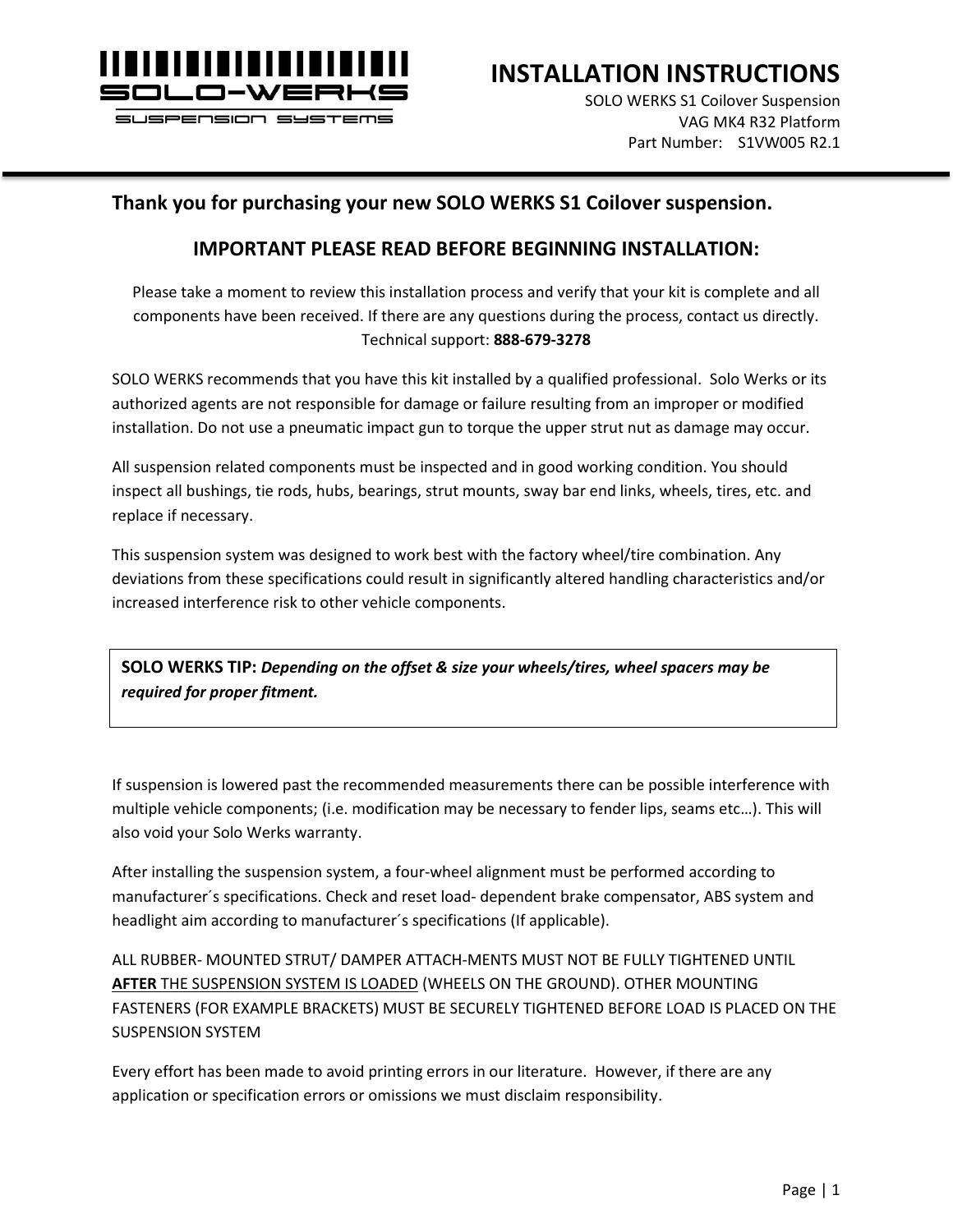

## **INSTALLATION INSTRUCTIONS**

SOLO WERKS S1 Coilover Suspension VAG MK4 R32 Platform Part Number: S1VW005 R2.1

#### **Original Suspension Removal- Front:**

**SOLO WERKS TIP:** *Disconnect Headlight level sensor on control arm (if equipped) before any other steps are taken. Disregard for this step could result in damage to sensor link.*

- 1. Support Lower Control Arm/Spindle with floor jack
- 2. Remove any hoses/lines from original suspension strut mounts
- 3. Disconnect Sway bar endlink from strut housing (Fig.1 #12) (**OEM endlink will be reused**)
- 4. Remove Lower Pinch Bolt/Nut from spindle
- 5. Using Strut Spreader Tool (VAG part # SCW3435), spread spindle mount
- 6. Lower the control arm to separate strut from spindle.
	- a. Ensure that the lower control arm is still supported
	- b. This may require work to separate as corrosion may limit movement
	- c. Using rubber mallet tap the cast spindle to free strut from spindle
- 7. Support strut from inside wheel well
- 8. Remove the upper strut mount nut and stop plate accessing it from inside engine bay
	- a. Note: retain OEM stop plate for reinstall later
- 9. Remove strut assembly
- 10. Leave the Strut Spreader in place

**NOTE:** If you are using your existing upper strut mount and bearing (Fig 1 #2 & 4) you must remove these items from the strut assembly. These items are under extreme pressure from the front spring and must be removed using an appropriate spring compressor to relieve the pressure. Follow the directions given by the manufacturer of the Spring Compressor to safely remove the spring and disassemble the Strut Assembly.

**SOLO WERKS TIP:** *As the strut mounts and bearings are a consumable/wear item and are a known fail point on this chassis Solo Werks recommends replacing with new OEM mounts and new OEM Bearings and leaving your original suspension as an assembly. These parts are available from your Solo Werks Dealer or your local VW/Audi parts dealer.*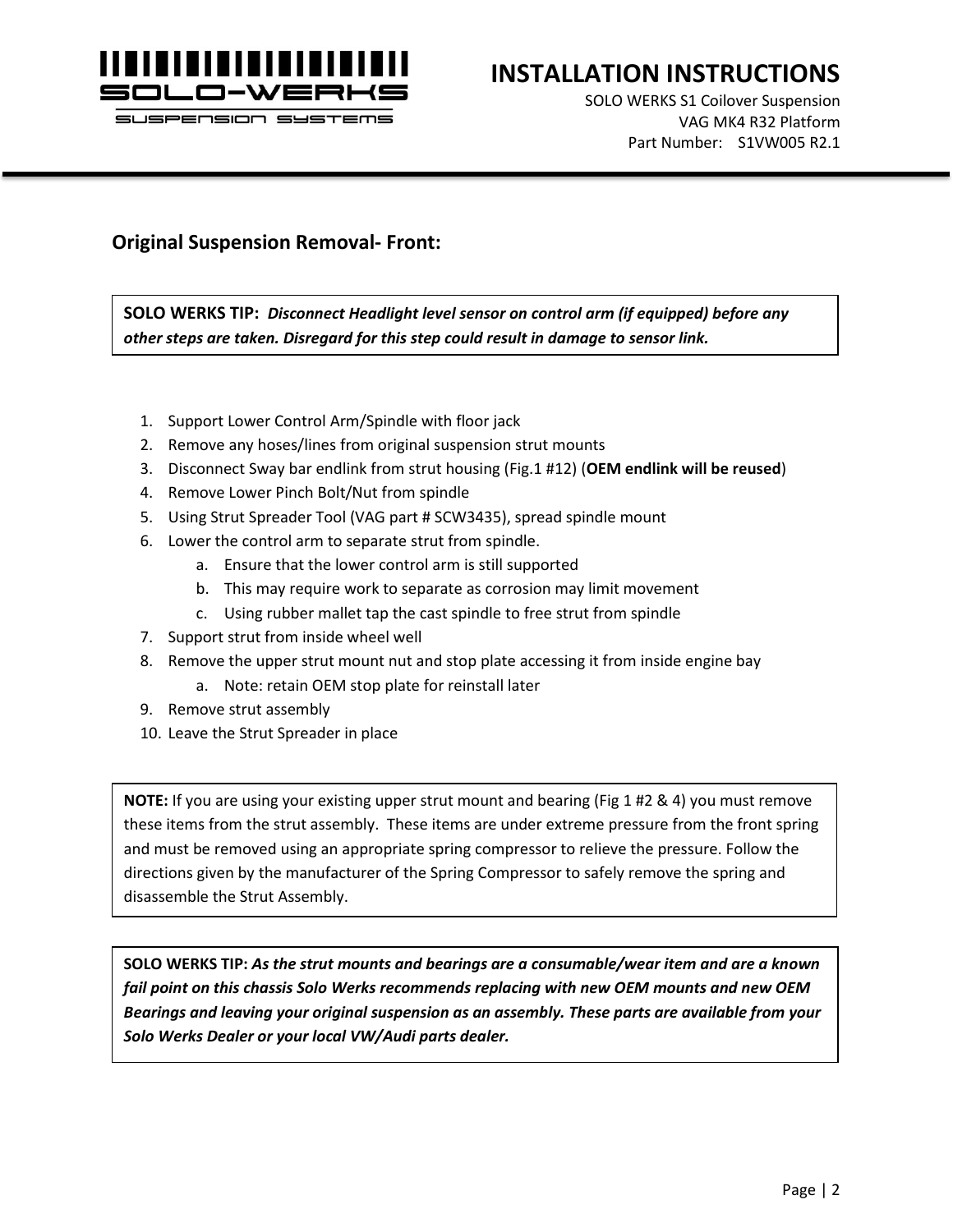

SOLO WERKS S1 Coilover Suspension VAG MK4 R32 Platform Part Number: S1VW005 R2.1

## **Solo Werks Coilover Pre Assembly – Priming the Dampers**



**SOLO WERKS TIP:** *As the suspension is shipped and stored in a horizontal position, it is advisable*  to exercise or Prime the shock absorber before you install them to ensure that the internal *contents are in the correct chambers. Therefore, we advise that before you assemble the front coilover shock absorber, take a moment to purge the shock absorber.* 

*To do this, one side at a time remove the following from one of the front Coilover Assemblies (if equipped):*

- *Two Upper fasteners (lock nut and securing nut)*
- *Upper Spring Perch*
- *Main Spring*
- *Spring Isolator*
- *Helper Spring*

*You will then be left with the coilover strut with the bumpstop and vent disc on the shaft. Pull the bumpstop up to the top of the chrome shock shaft, just before the threaded portion.* 

*With the shock upright (as it would be installed in the vehicle) compress the shock shaft until the bump stop touches the shock housing, and then pull to extend the shock shaft back to full extension.*

 *Repeat 3-5 time minimums. You will notice the shock forces getting progressively harder each time. Once they feel consistent each way, you are ready to install.*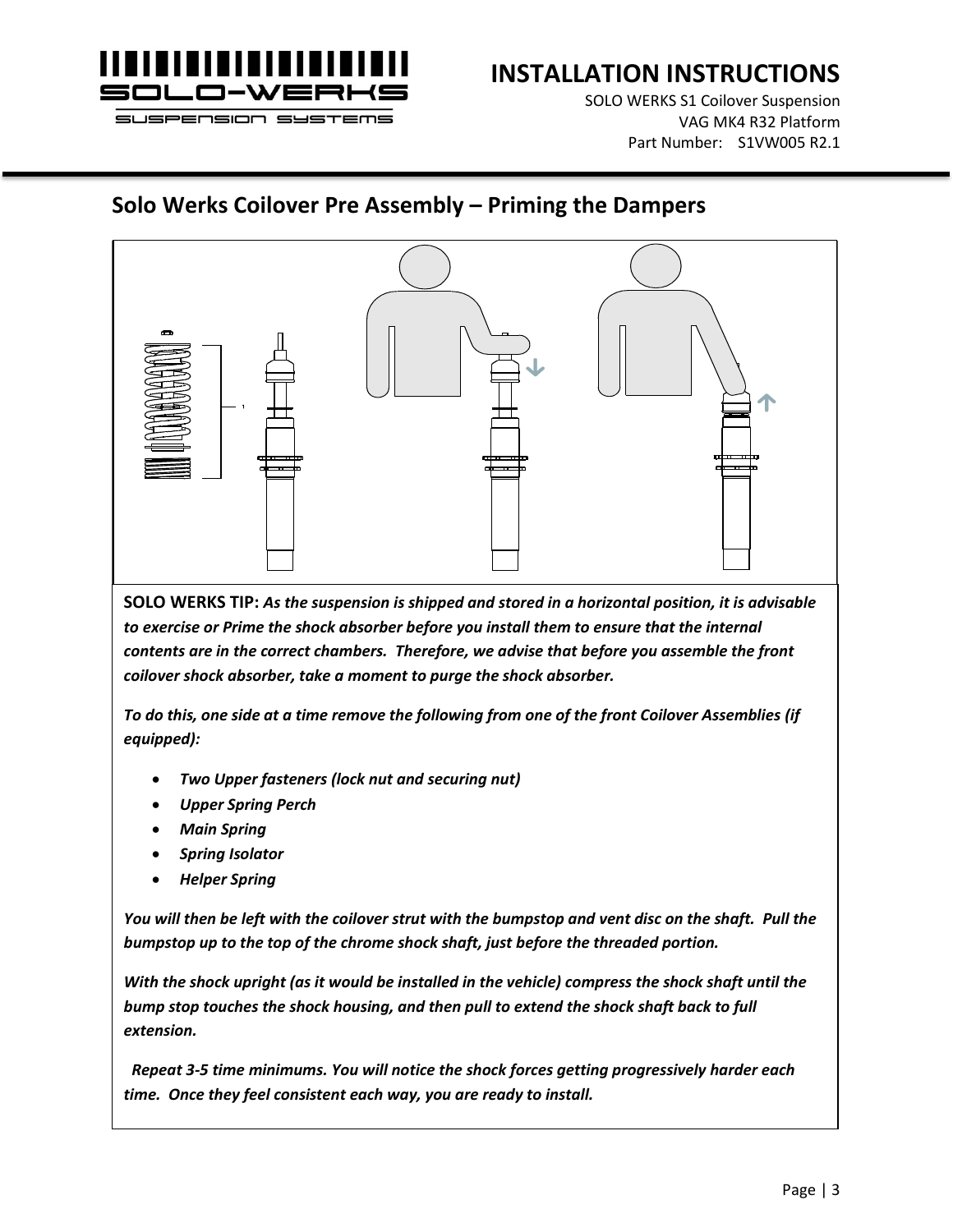

## **INSTALLATION INSTRUCTIONS**

SOLO WERKS S1 Coilover Suspension VAG MK4 R32 Platform Part Number: S1VW005 R2.1

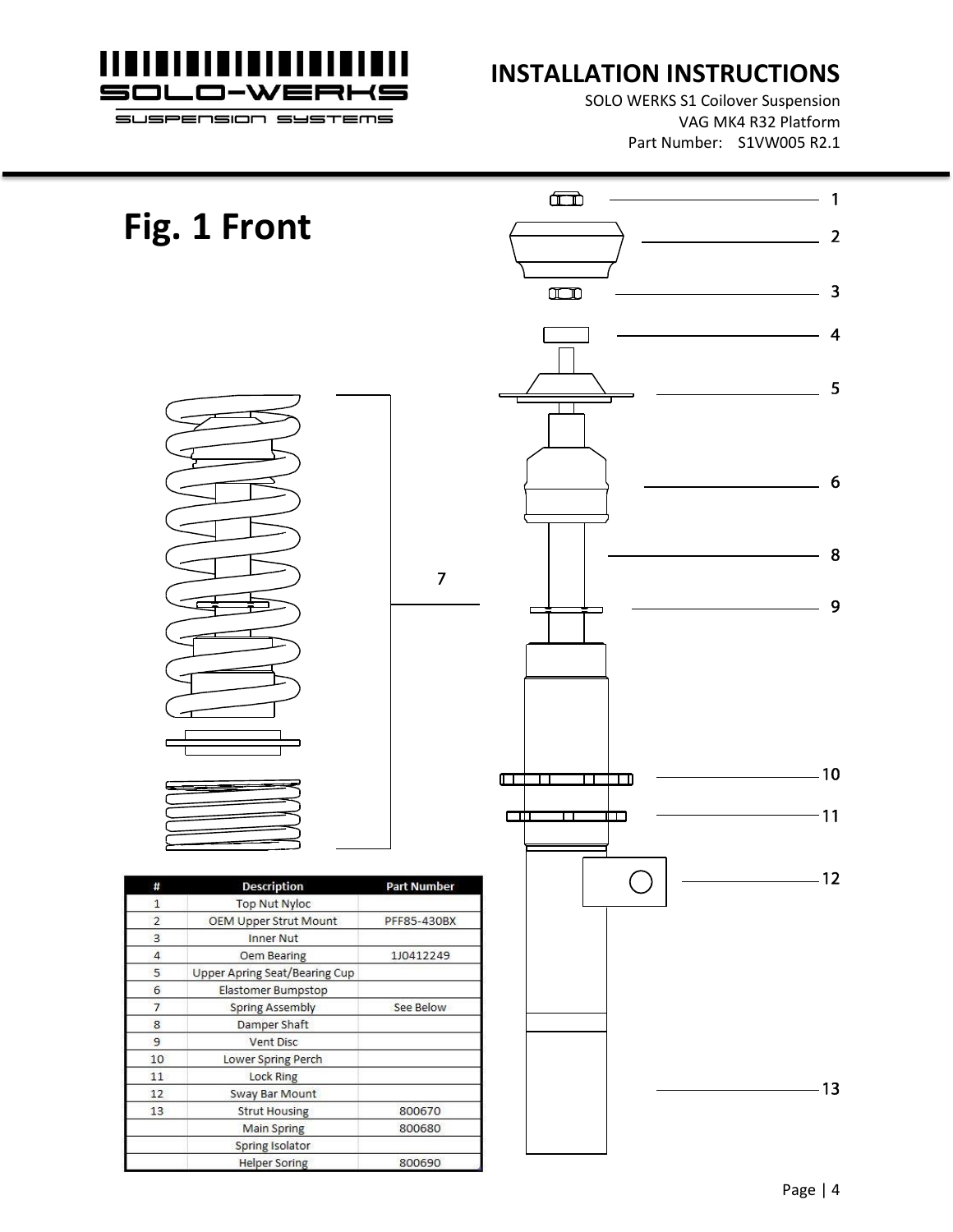

SOLO WERKS S1 Coilover Suspension VAG MK4 R32 Platform Part Number: S1VW005 R2.1

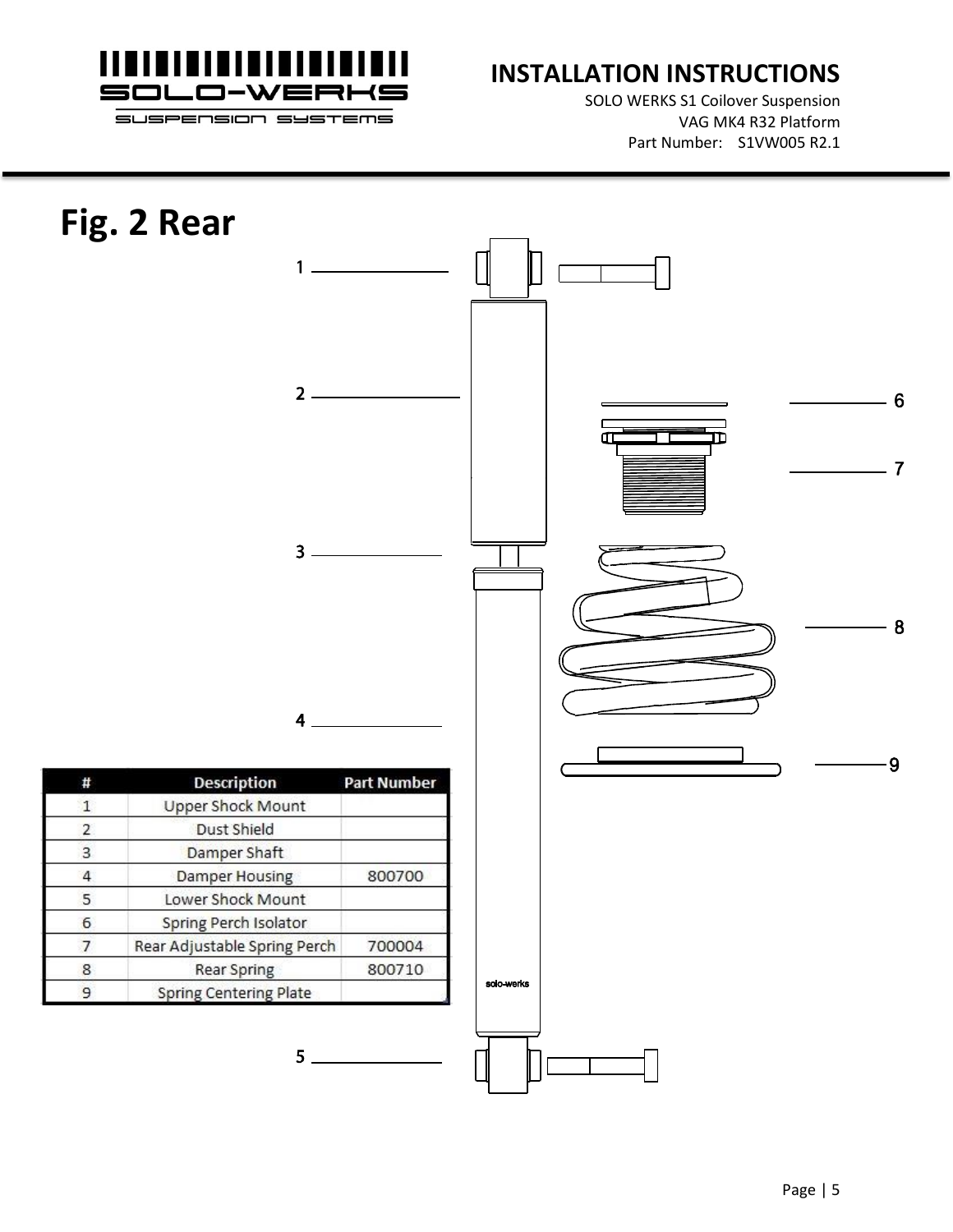

# **INSTALLATION INSTRUCTIONS**

SOLO WERKS S1 Coilover Suspension VAG MK4 R32 Platform Part Number: S1VW005 R2.1

### **Solo Werks Coilover Assembly and Installation – Front:**

- *1. Work in the OEM Upper Bearings - Rotate the bearing a few times to break it in*
	- *a. We have found that brand new or even existing bearings can get stuck as they have a very limited rotation when installed*
	- *b. If they are stuck or too hard to move, they will not allow the assembly to rotate as it should and will create a spring bind that will produce a "boing" or "clang" sound of the springs recoiling*

Assemble the coilover assembly with the OEM Strut Mount and bearing using the provided hardware as in the diagram Fig.1

- a. Top nut should be torqued to 44 ft-lbs. (Fig. 1 #1)
- b. Inner nut should be torqued to 44 ft-lbs. (Fig. 1 #3)
- c. Once assembled, we recommend starting the main perch at 25mm (1") of thread remaining below the main perch/spring seat using the included spanner wrench – actual vehicle height will be set later in the process. (Fig.1 # 10&11)

NOTE: Use of an anti-corrosion spray such as the Boeshield T-9 on the threads & main perch/spring seat at this point (Fig.1 # 10&11) can make the adjustment process much easier and will add an extra layer of protection. Boeshield T-9 is available from your Solo Werks dealer.

- 2. Insert strut assembly into vehicle
	- a. Reinstall OEM stop plate and upper strut mount nut but do not tighten at this time.

NOTE: Before proceeding with the next step, inspect the inside of the Spindle for debris (rust/dirt etc. Fig.1 #13). Also note the placement of the ridge that is built into the inner lower edge of the tube of the spindle. This is a locator for the shock tube, which must be inserted into the tube until it is stopped by this ridge. Only at this point is the shock properly seated in the Spindle.

- 3. With the Strut Spreader in place:
	- a. Insert strut assembly into Spindle housing with the metal bolt locator through the split
	- b. Slide the strut assembly down until the bottom of the strut housing has bottomed out on the internal ridge in the spindle.
- 4. Replace lower spindle bolt through spindle housing and strut locator
- 5. Fasten the self-locking nut onto the lower spindle bolt and tighten to:
	- a. 37 ft-lbs + ¼ turn (90**°)**
- 6. Reattach OEM endlink to strut housing.
- 7. Repeat procedure on the other side.
- 8. Once vehicle is placed back on the ground under its own weight, Torque upper strut mount nut to 44 ft-lbs.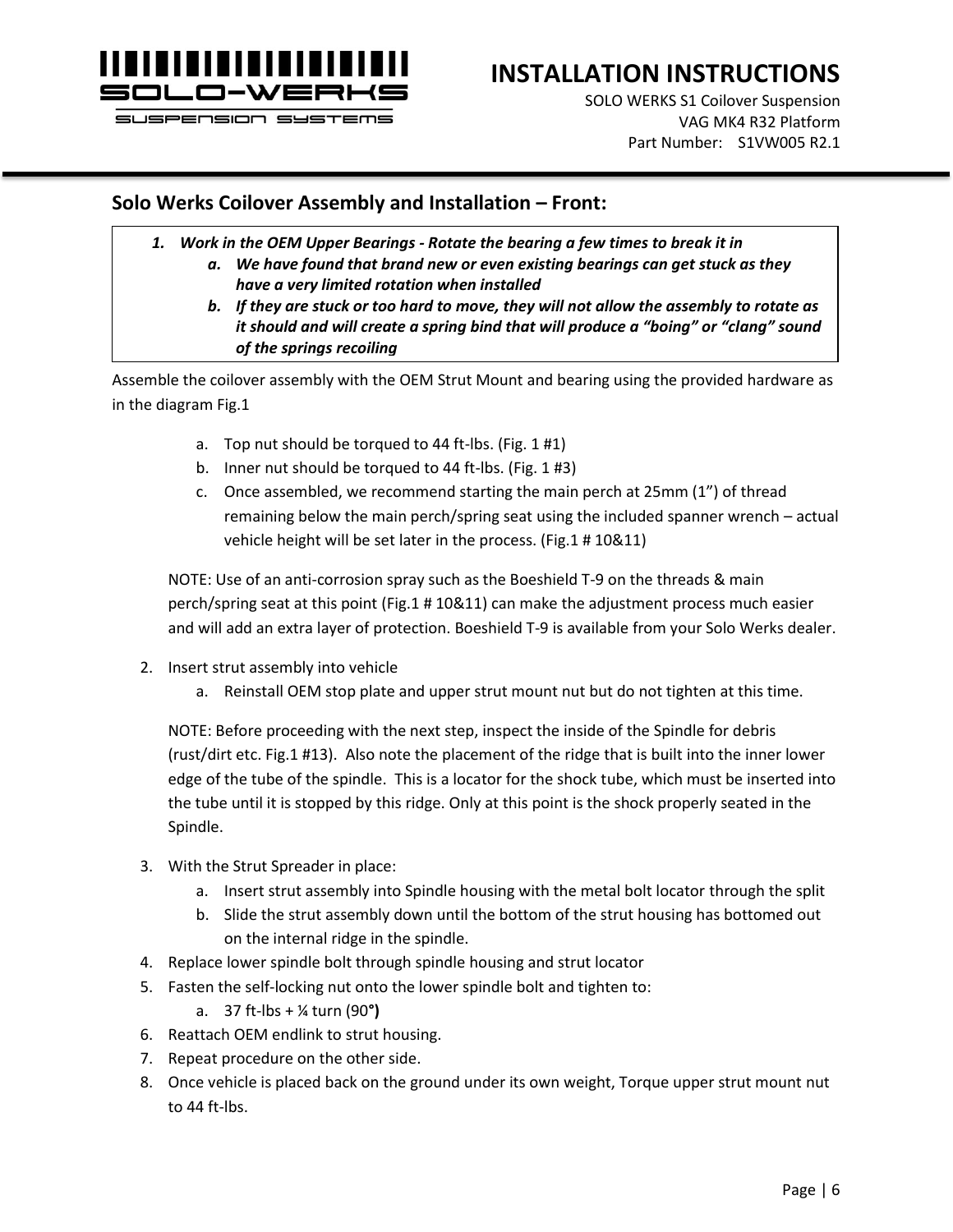

## **INSTALLATION INSTRUCTIONS**

SOLO WERKS S1 Coilover Suspension VAG MK4 R32 Platform Part Number: S1VW005 R2.1

## **Original Suspension Removal- Rear:**

**SOLO WERKS TIP:** *Disconnect Headlight level sensor from lower control arm before any other steps are taken. Disregard for this step could result in damage to sensor link.*

- 1. While Supporting lower control arm in the compressed position (loaded as if it is on the ground)
	- a. Remove both lower shock bolt (this will also disconnect rear endlink)
	- b. Slowly lower rear control arm to remove the pressure on the rear springs
	- c. Remove rear spring
		- i. This may require you to push down the rear control arm to allow more room to remove the springs
- 2. Remove the upper bolt from the upper shock mount & remove rear shock.
	- a. NOTE: Inner fender liner may need to be partially removed to access upper shock bolt

## **Solo Werks Coilover Assembly and Installation – Rear:**

The Rear of this platform is a combination of a rear lowering spring & adjustable spring perch and specially matched shock absorber. The shock absorber does not need to be adjusted in any way to change the ride height.

**SOLO WORKS TIP:** *Just like the front struts, it is advisable to Prime the rear shocks as well. To purge the rear shocks: Refer to procedure on page 3.*

In the vertical position (as it would be installed in the vehicle):

- 1. Extend the shock rod to its full extent
- 2. Compress until 1" of the chrome shock rod is visible outside of the shock housing
- 3. Repeat 3-5 times or until the strokes feel consistent.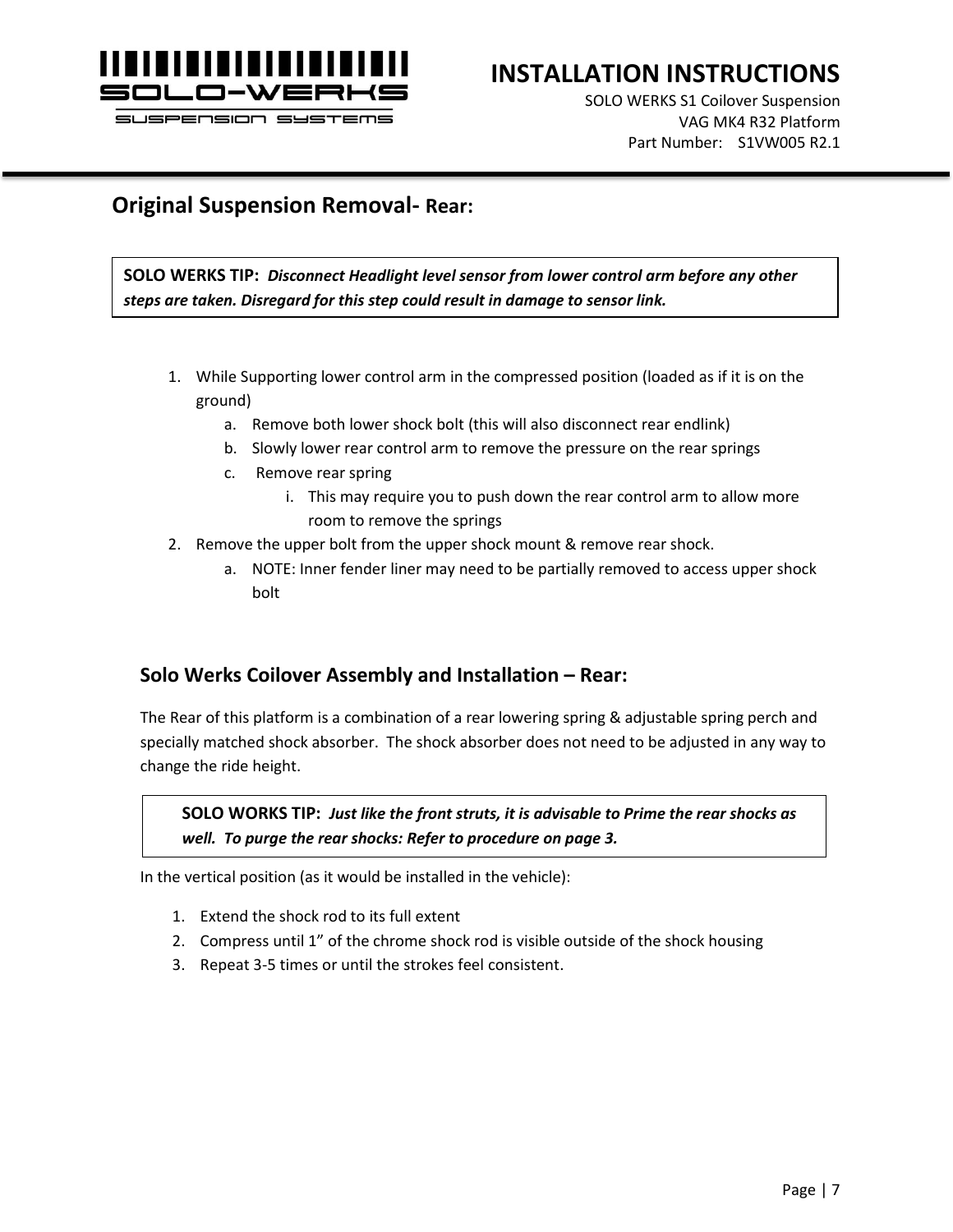

## **INSTALLATION INSTRUCTIONS**

SOLO WERKS S1 Coilover Suspension VAG MK4 R32 Platform Part Number: S1VW005 R2.1

### **Solo Werks Coilover Assembly and Installation – Rear con't.**

- 1. Remove both upper and lower factory spring pads from the vehicle, and ensure that both areas are clean and free of any dirt or debris.
	- a. Install plastic spring centering plate onto lower control arm. Index the centering plate using the keyway in control arm.
- 2. Place the spring into the lower control arm and clock the end of the wind into the indentation on the spring centering plate.
	- a. The end with the "Flat ground" of the spring is the top of the spring.
- 3. Prepare the perch for installation
	- a. Thread the adjustable perches down close to the base.
- 4. The Solo-Werks rear spring perch will be installed on the top of spring.
	- a. With the spring perch located above the spring it makes for easier access for future adjustments.
- 5. Align the top of the spring with the adjustable spring perch.
	- a. You may need to raise the rear axle to keep the assembly in place.
- 6. Repeat on the other side.
- 7. Install new Solo-Werks shock into vehicle.
	- a. Do not torque lower shock bolts until vehicle is back on the ground and all weight is on vehicle.
	- b. Torque Upper shock bolt to 44 ft-lbs.
	- c. Torque lower shock bolt to 81 ft-lbs.
- 8. Adjust ride height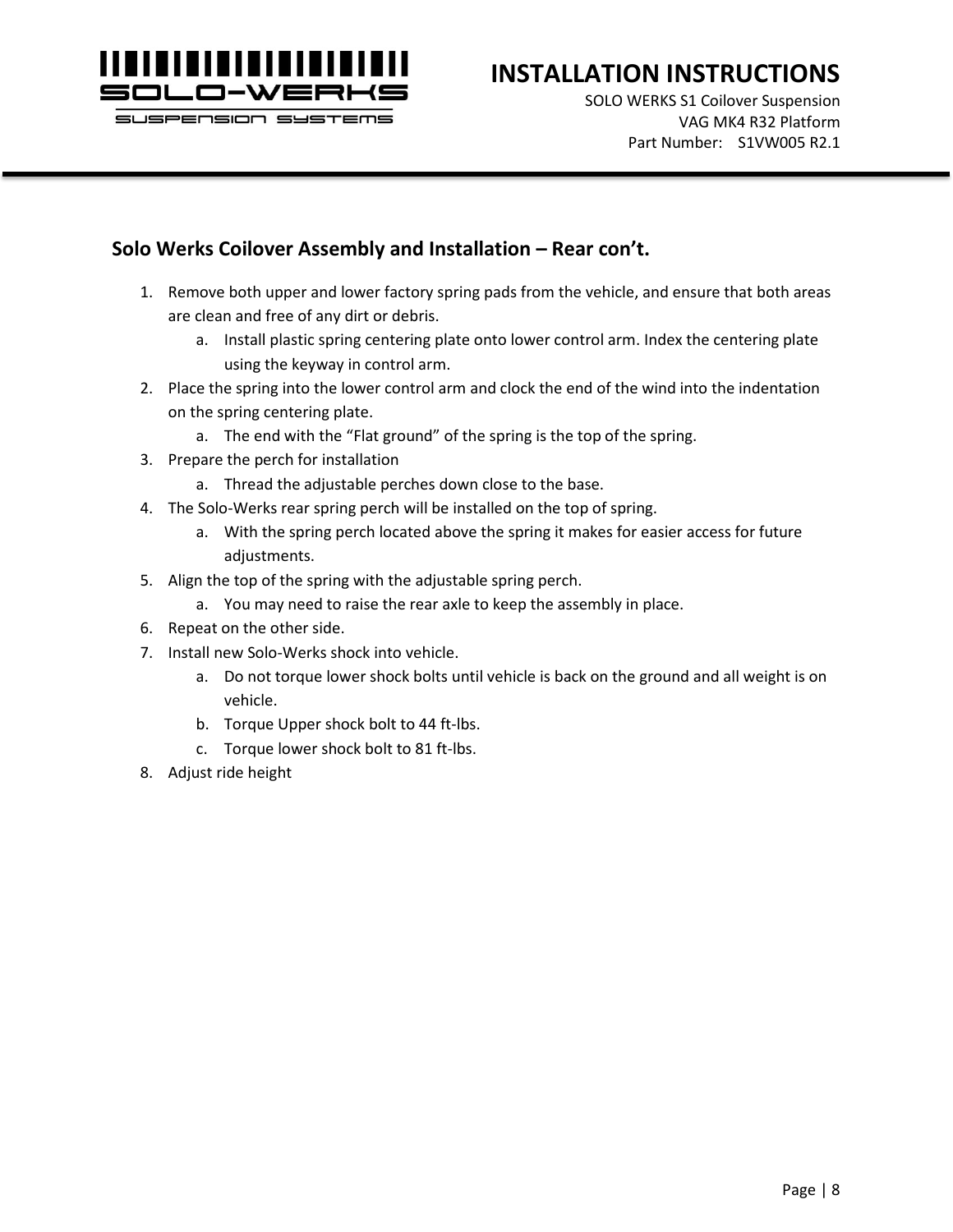

SOLO WERKS S1 Coilover Suspension VAG MK4 R32 Platform Part Number: S1VW005 R2.1

# **Solo Werks Coilover Final Details – Heights & Working Ranges**



| <b>Lowering Range</b>                                                                                                                                                                                                                                                         |         |      |         |                |               |               |                   |                 |  |
|-------------------------------------------------------------------------------------------------------------------------------------------------------------------------------------------------------------------------------------------------------------------------------|---------|------|---------|----------------|---------------|---------------|-------------------|-----------------|--|
|                                                                                                                                                                                                                                                                               |         |      | in Mm   |                | in Inch       |               |                   |                 |  |
| Model                                                                                                                                                                                                                                                                         |         | Year | Front   | Rear           | Front         |               | Rear              |                 |  |
| <b>VW MK4 R32</b>                                                                                                                                                                                                                                                             |         |      | 2004    | 10-40          | $10 - 45$     | $.5" - 1.5"$  |                   | $.5" - 1.5"$    |  |
| <b>Front Measurement</b>                                                                                                                                                                                                                                                      |         |      |         |                |               |               |                   |                 |  |
| Max low mm Max low Inch                                                                                                                                                                                                                                                       |         |      |         | Max high mm    | Max high Inch |               | <b>OEM</b> mm     | <b>OEM Inch</b> |  |
| 325                                                                                                                                                                                                                                                                           | 123/4"  |      | 355     | 14"            | 365           |               | 14 1/2"           |                 |  |
| <b>Rear Measurement</b>                                                                                                                                                                                                                                                       |         |      |         |                |               |               |                   |                 |  |
| Max low mm   Max low Inch                                                                                                                                                                                                                                                     |         |      |         | Max high mm    | Max high Inch | <b>OEM</b> mm |                   | <b>OEM Inch</b> |  |
| 320                                                                                                                                                                                                                                                                           | 12 1/2" |      |         | 355            | 14"           |               | 365               | 14 1/2"         |  |
| <b>Lowering Range</b>                                                                                                                                                                                                                                                         |         |      |         |                |               |               |                   |                 |  |
|                                                                                                                                                                                                                                                                               |         |      |         | in Mm          |               | in Inch       |                   |                 |  |
| Model                                                                                                                                                                                                                                                                         |         |      | Year    | Front          | Rear          |               | Front             | Rear            |  |
| <b>Audi TT Quattro</b>                                                                                                                                                                                                                                                        |         |      | 00'-06' | $25 - 50$      | $25 - 50$     | $1" - 2"$     |                   | $1" - 2"$       |  |
| <b>Front Measurement</b>                                                                                                                                                                                                                                                      |         |      |         |                |               |               |                   |                 |  |
| Max low mm   Max low Inch                                                                                                                                                                                                                                                     |         |      |         | Max high mm    | Max high Inch |               | OEM <sub>mm</sub> | <b>OEM Inch</b> |  |
| 325                                                                                                                                                                                                                                                                           | 12 3/4" |      |         | 13 1/2"<br>345 |               |               | 370               | 14 1/2"         |  |
| <b>Rear Measurement</b>                                                                                                                                                                                                                                                       |         |      |         |                |               |               |                   |                 |  |
| Max low mm   Max low Inch                                                                                                                                                                                                                                                     |         |      |         | Max high mm    | Max high Inch |               | <b>OEM</b> mm     | <b>OEM Inch</b> |  |
| 320                                                                                                                                                                                                                                                                           | 12 1/2" |      |         | 360            | 14"           |               | 385               | 15"             |  |
| These measurements are in place to allow both front and rear dampers to operate properly and<br>$\bullet$<br>allow for ample shock travel.<br>All measurements will be referenced from "center of wheel hub to bottom lip of fender" (see<br>$\bullet$<br>example figure "a") |         |      |         |                |               |               |                   |                 |  |

- Using this system outside of this range can cause premature failure and is cause to void your manufacturer specified warranty.
- Helper springs are intended to keep preload on the main spring under full suspension extension, do not remove!